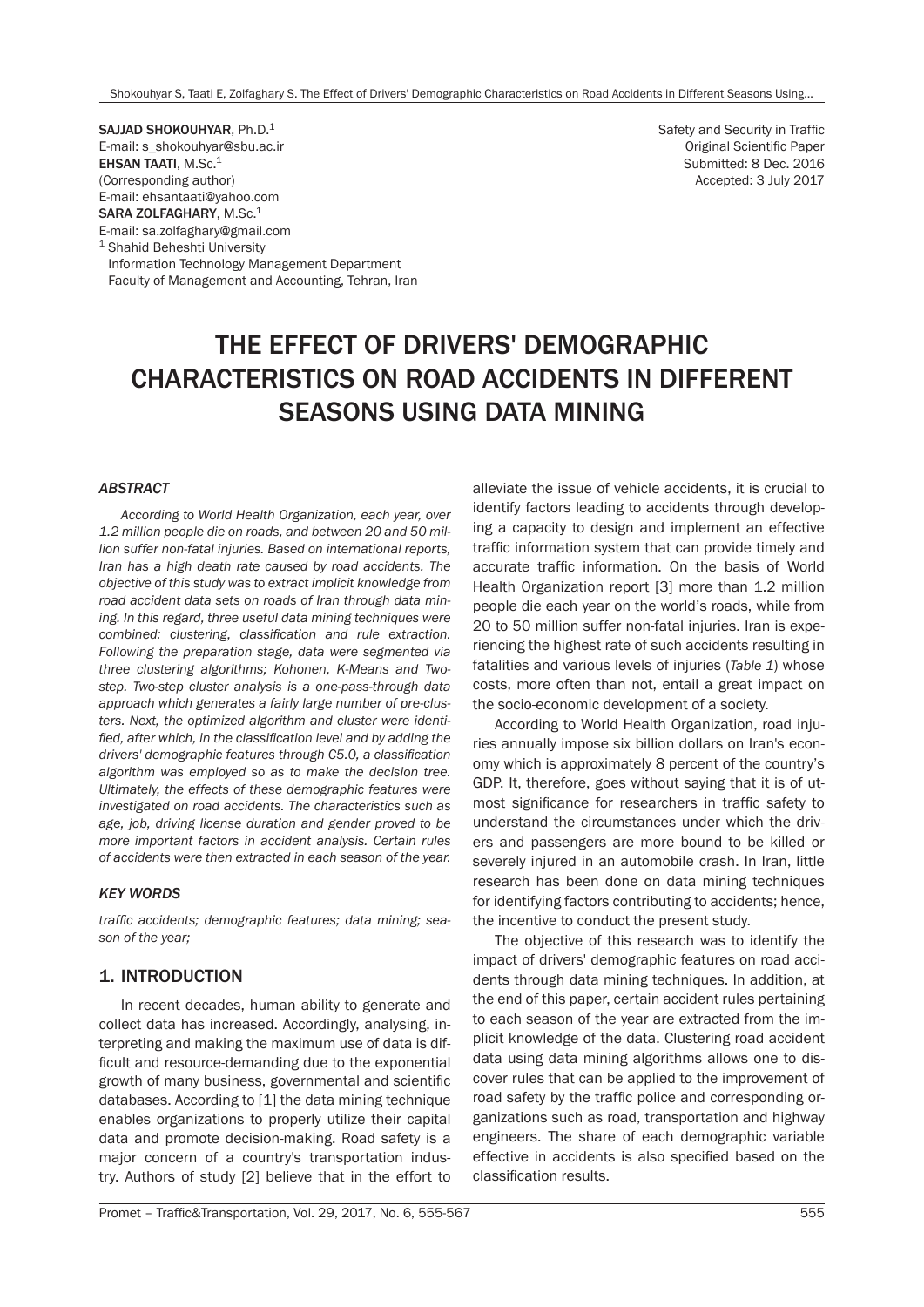| Country                    | Mortality rate | Country                     | Mortality rate |
|----------------------------|----------------|-----------------------------|----------------|
| Libya                      | 73.4           | Yemen                       | 21.5           |
| Iran (Islamic Republic of) | 32.1           | Morocco                     | 20.8           |
| Saudi Arabia               | 27.4           | Iraq                        | 20.2           |
| Jordan                     | 26.3           | Syrian Arab Republic        | 20.0           |
| Somalia                    | 25.4           | Kuwait                      | 18.7           |
| Oman                       | 25.4           | Afghanistan                 | 15.5           |
| Diibouti                   | 24.7           | Oatar                       | 15.2           |
| Tunisia                    | 24.4           | Pakistan                    | 14.2           |
| Sudan                      | 24.3           | Egypt                       | 12.8           |
| Lebanon                    | 22.6           | <b>United Arab Emirates</b> | 10.9           |

*Table 1 – Road traffc mortality rate in Eastern Mediterranean countries (per 100,000 population) [3]*

## 2. LITERATURE REVIEW

A considerable amount of studies have been carried out to identify the factors most important in increasing the level of injuries or crash severity. The objective is to reduce the number of people killed and/or injured in traffic accidents through eliminating or controlling these factors. For this purpose, each research employs a certain type of data mining technique. Generally, problems related to data mining are classifed into two groups: supervised learning and unsupervised learning. In summary, supervised learning is synonymous with classification and comes from the labelled examples in training datasets. Unsupervised learning is essentially synonymous with clustering, a process where the input example is not class labelled [4]. Some studies belong to the frst category, some to the second one and some of them make use of both supervised and unsupervised learning techniques. The studies associated with supervised learning were primarily considered. The authors of study [5] conducted non-parametric techniques of classifcation tree for the analysis of severity of injuries and determining the relationship between the severity of accidents, driver characteristics and environmental features. The results showed that pedestrians, motorcyclists and cyclists are more involved in severe injuries compared with car drivers. Fortin M et al. [6] applied a multivariate logistic regression to specify the independent contribution of drivers, crash, and vehicle characteristics to drivers' fatality risk. It was found that increasing the seatbelt use, reducing speed, and reducing the number and severity of driver's side impacts might preclude fatalities. Other researchers [7] used decision-tree modelling in order to study the relationship between the severity of accidents and motorist features. In this study, Clementine software was employed so as to build the models to predict and identify the relationship between the variables that affect the driver's responsibility, such as age, education, type of license, driving experience and other environmental factors. The results indicated that to create a predictive model, the decision tree is

a good algorithm and the foregoing variables infuence the severity of the injuries. Chen-SH [8] conducted a data mining research focusing on building tree-based models to analyse freeway accident frequency. These authors developed classifcation and regression tree (CART) and negative binomial regression models to establish the empirical relationship between traffic accidents, highway geometric variables, traffic characteristics and environmental factors. Based on their findings, the average daily traffic volume and precipitation variables were the key determinants of freeway accident frequency. A logistic regression tree and LR algorithms were employed by Pakgohar et al. [9] to determine the factors infuencing road crashes. They focused on the environmental and human factors to conduct their study. They found out that weather, lighting conditions, time of day, driving license, not buckling up and using alcohol entail major car accidents. Some of them have made use of unsupervised learning techniques expressed in the following: authors of study [10] used Kohonen algorithm to investigate data mining techniques relating to the recorded characteristics and severity of road accidents with accident severity in Ethiopia. They concluded that road factors (type of road surface, weather conditions, lighting conditions and road direction) are factors determining accident occurrence. Xu C et al. [11] via k-means modelling, dealt with non-behavioural factors including the geometric characteristics of freeway, traffic factors such as traffic volume during the day and such environmental factors as annual raining, all of which played significant parts in road accidents. The third group of studies makes use of both techniques: Ng K-S et al. [12] used a combination of cluster analysis, regression analysis and geographic information system (GIS) to classify homogeneous accident data, estimate the number of traffic accidents and assess RTA risk in Hong Kong. Their resulting algorithm indicated an enhancement in accident risk estimation compared to estimates merely based on historical accident records. These authors claimed that the proposed algorithm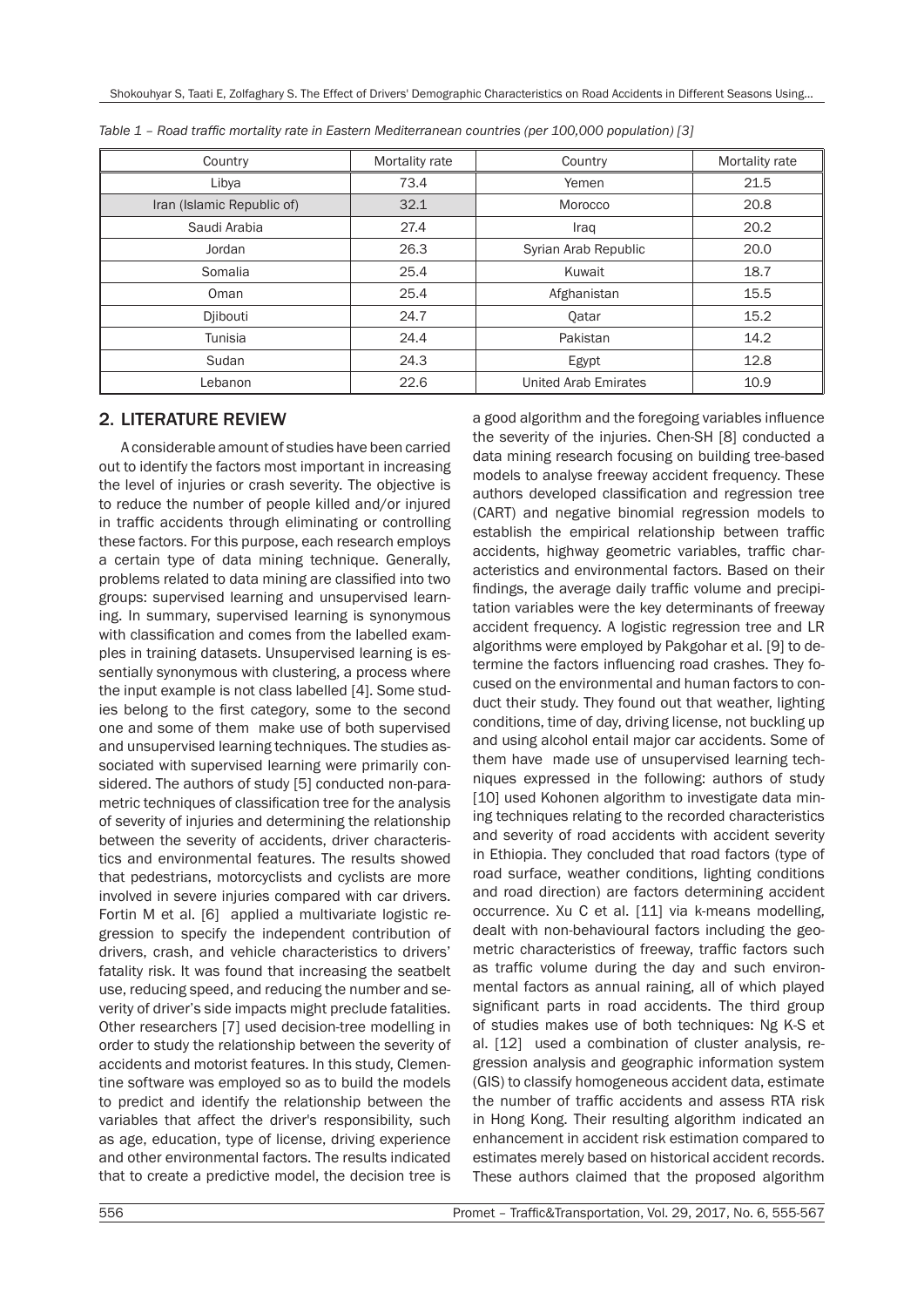could be used to help authorities identify effectively the areas with high accident risks, and serve as reference for town planners as far as road safety is considered. Authors of study [13] combined data mining and statistical regression methods to identify the main factors associated with the levels of pedestrian injury. Based on their research, it was found that pedestrian age, location type, driver age, vehicle type, driver alcohol involvement, lighting conditions, and several built environment characteristics infuence the likelihood of fatal crashes. Olutayo and Eludire [1] analysed Traffic Accident Using Decision Trees and a two-step algorithm by using WEKA software, where the three most important causes of accidents were proven to be tyre burst, loss of control and overspeeding.

In the present research, which belongs to the last group, the clustering method was used which is unsupervised learning and classifcation technique pertaining to the supervised learning methods. It should be noted that, unlike this work, none of the foregoing studies employed classifcation algorithms in their determination of rules.

## 3. DATA ANALYSIS AND EXPERIMENTAL RESULTS

#### 3.1 Conceptual framework

In the frst stage, after collecting data from the Traffic Police database, accident data were collected from two datasets related to accidents and operating vehicle information and an accident database was established in order to continue the data mining stages. In the second stage, data pre-processing was conducted and in addition to data clearing, human factors were identifed and separated from the original data for the clustering stage. The reason for the separation was to eliminate the effect of drivers' demographic data on the clustering stage. The data would be employed in the classifcation stage. The third stage was dedicated to data modelling and rule extraction. Clustering and classifcation are the two models used in this paper. Following the clustering stage, the drivers' demographic data were added to the output of the clustering and classifcation model so as to identify the rules of accidents in a different season of the year and the importance degree of drivers' demographic variables in stage four. (*Figure 1*)

## 3.2 Data collection

The data were collected from road accidents on the roads leading to the east of Tehran from 2011 to 2014. Tehran is the capital and the largest city in Iran with a large population. In this paper, 8,950 records related to road accidents were studied. Data were extracted from Iran's driving police database, the reference for all accidents in Iran.



*Figure 1 – The conceptual framework of the research*

Most of the accidents (about 87%) involved no injuries. Approximately one out of ten accidents entailed human injury and around 3 percent led to mortality. In about 5% of the fatal accidents, the drivers were young women (20-30 years of age) while in the rest of the accidents, men (20-65 years old) were responsible. In Iran, as in most countries, the legal age to have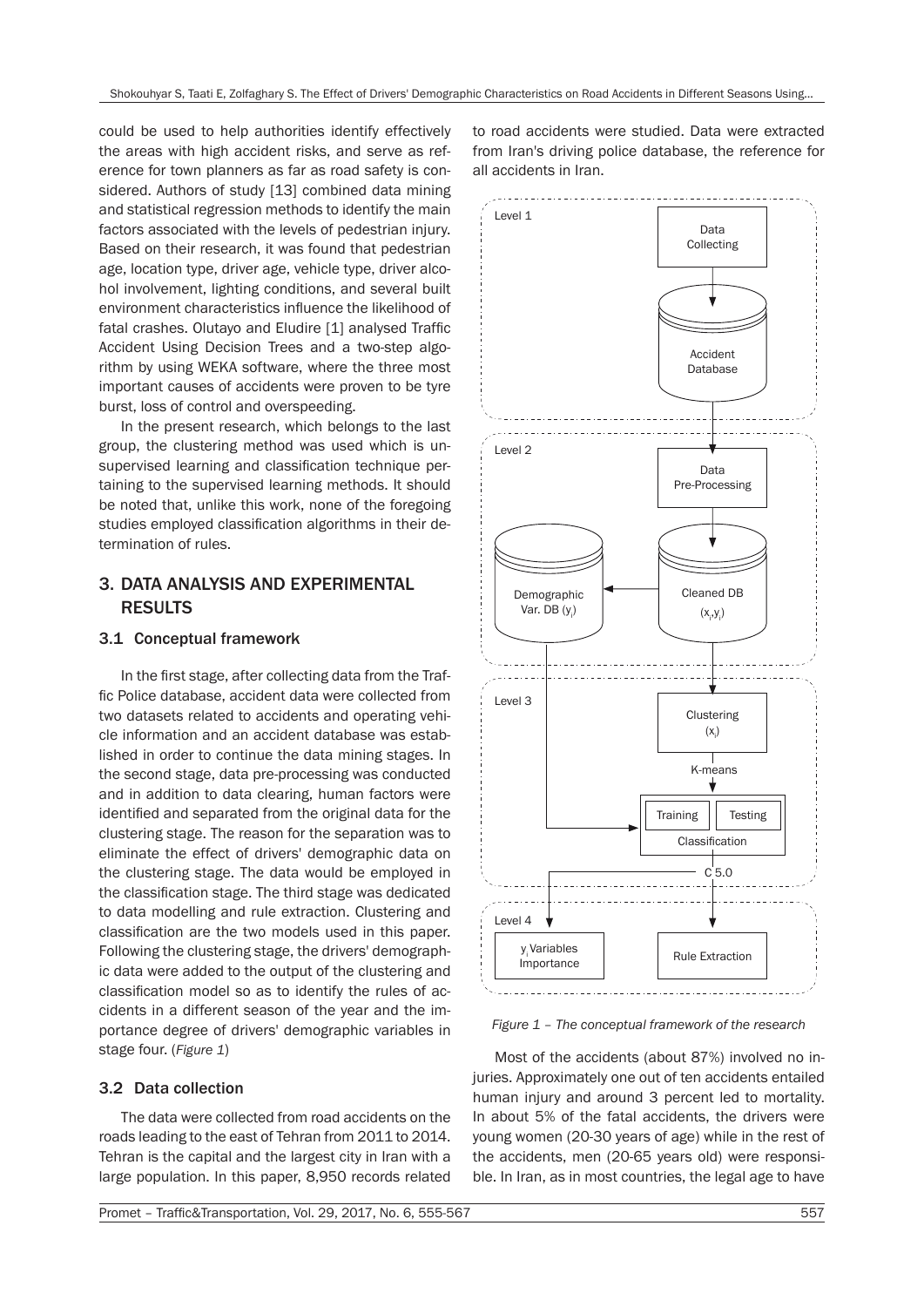a driving license is 18. Eighteen percent of the total drivers contributing to this study had less than one year of driving experience, while, based on the traffic rules in Iran, the drivers with less than one year of driving experience are not allowed to drive on suburban roads. Needless to say, more attention must be paid by the government to such younger drivers.

The data were recorded in COM-114 forms by expert police officers of accidents and kept in accidents' information database. This forms record information on accidents and their causes in fve major parts. The data included information regarding the conditions of the accident such as the profle of the vehicle involved in the accident, the road profle, the driver profle and the state of driving laws [14]. The accident data were completed by police officers and updated at the end of each month regarding the health status of the injured people (for instance if the rate of mortality augmented in the days following the accident).

Variables in this study were selected from previous studies and the opinions of road accident expert. A total of 17 variables were selected from previous studies and 3 variables were chosen based on expert opinion; the database was formed with 20 data felds (*Table 2*).

| Label                      | variable                         | Description                                                                                                                                                                                                                                                    | Researcher            |
|----------------------------|----------------------------------|----------------------------------------------------------------------------------------------------------------------------------------------------------------------------------------------------------------------------------------------------------------|-----------------------|
|                            | ID                               | <b>Accident Identification Number</b>                                                                                                                                                                                                                          |                       |
| $y_1$                      | Accident date                    | Date of accident                                                                                                                                                                                                                                               |                       |
| $y_2$                      | Driver age                       | <b>Quantities</b>                                                                                                                                                                                                                                              | [15]                  |
| $x_1$                      | <b>Collision manner</b>          | Front to a fixed object, front to the right side, front to the left side,<br>behind to a fixed object, behind to the right side, behind to the left<br>side, front to front, front to behind, right side to a fixed object, behind<br>to an object on the left | [16]                  |
| $y_3$                      | Driver education                 | Uneducated, elementary school passed, high school passed, BS, MS,<br>PhD                                                                                                                                                                                       | Proposed<br>by expert |
| ${\cal Y}_4$               | Driving license date             | Driver's license date                                                                                                                                                                                                                                          | Proposed<br>by expert |
| $y_{5}$                    | Driver occupation                | Driver's job                                                                                                                                                                                                                                                   | Proposed<br>by expert |
| $y_{6}$                    | Gender                           | Male, female                                                                                                                                                                                                                                                   | $[10]$                |
| $x_2$                      | Human factors                    | Drug abuse, violation of traffic rules, over-agedness, unfamiliarity with<br>roads, alcohol abuse, fatigue and sleepiness, hurrying, loss of control,<br>overtaking, overspeeding                                                                              | [17]                  |
| $X_3$                      | Lane lines                       | Broken white lines, single continuous white line                                                                                                                                                                                                               | [18]                  |
| $X_4$                      | Lighting condition               | Daylight, dark, dusk/dawn                                                                                                                                                                                                                                      | $[19]$                |
| $x_{5}$                    | Road defects                     | Lack of safety barriers along the road, poor lighting on roads, road<br>erosion, surface defects, bumps, inadequate traffic road signs                                                                                                                         | $[20]$                |
| $X_6$                      | Road geometric<br>characteristic | Uphill, straight, downhill, flat                                                                                                                                                                                                                               | $[21]$                |
| $x_7$                      | Road surface<br>condition        | Dry, wet, icy, gravel/sand, slush/mud, standing oil, other                                                                                                                                                                                                     | $[22]$                |
| $x_{8}$                    | Safety equipment                 | No special safety equipment, air bag, ABS break                                                                                                                                                                                                                | $[20]$                |
| $x_{9}$                    | Road direction                   | One-way, separated two-way, unseparated two-way                                                                                                                                                                                                                | $[19]$                |
| $x_{10}$                   | General cause of<br>accident     | Not looking ahead, sudden opening of the car door, exceeding the<br>speed limit, swerve to the left or right, abrupt change in direction                                                                                                                       | $[18]$                |
| $x_{\mathtt{1}\mathtt{1}}$ | Type of collision                | Collision with motorcycle/bicycle, two-vehicle collision, multi-vehicle<br>collision, collision with pedestrian, collision with animal, fixed object<br>collision, overturn, fire/explosion                                                                    | [21]                  |
| $x_{12}$                   | Type of region                   | Mountain, plain, foothill                                                                                                                                                                                                                                      | $[23]$                |
| $x_{13}$                   | Type of shoulder                 | No shoulder, asphalt                                                                                                                                                                                                                                           | $[10]$                |
| $x_{14}$                   | Vehicle type                     | Mini bus, bus, pickup, light truck, truck, ambulance, truck with trailer,<br>motorcycle, bicycle, agricultural vehicles, highway const. equipment,<br>fire truck, police car, other                                                                            | $[20]$                |
| $x_{15}$                   | Weather conditions               | Clear, fog, rain, snow, storm, cloud, dust                                                                                                                                                                                                                     | $[22]$                |

*Table 2 – Variables used in the analysis of accident data*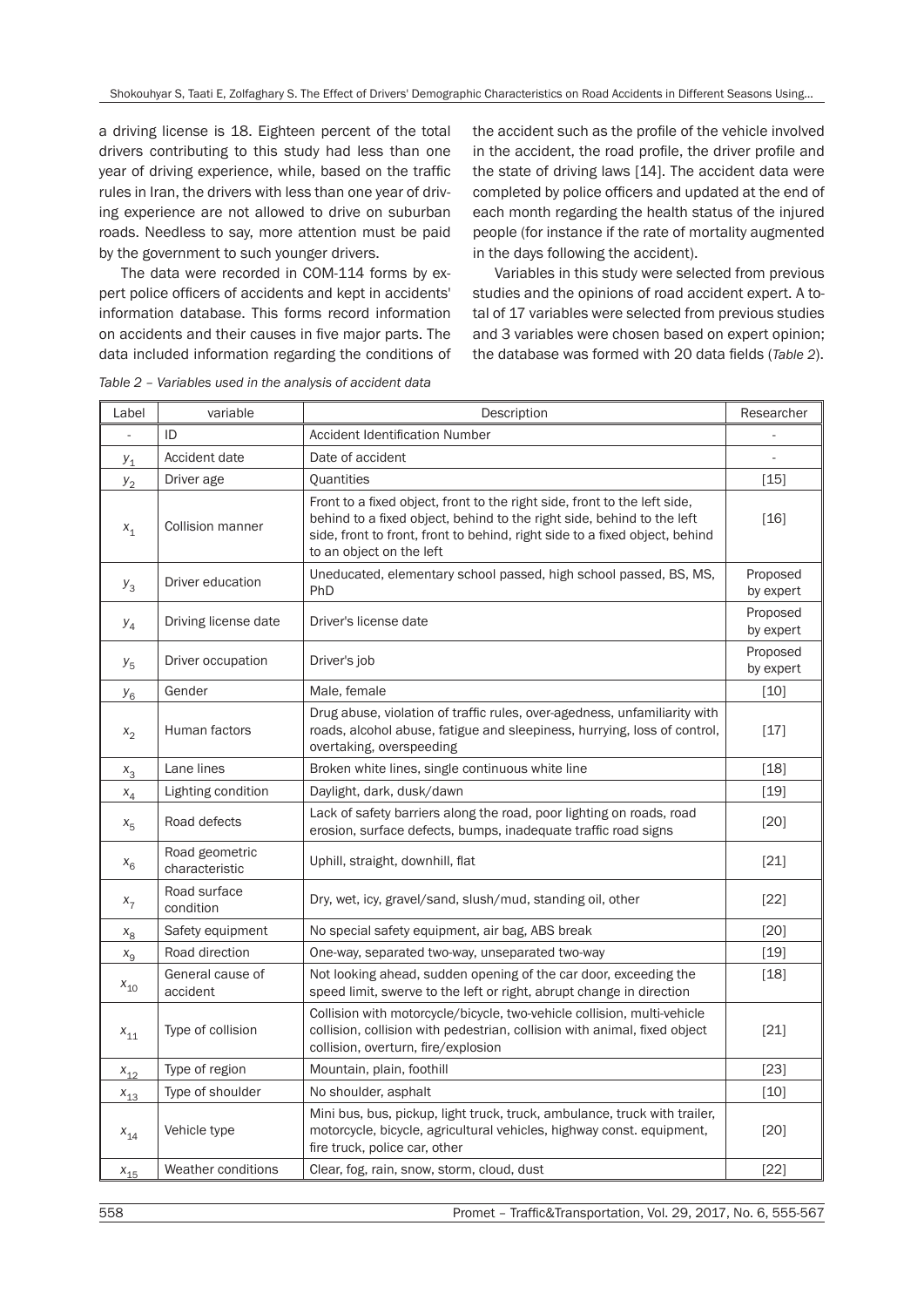For more convenience in later references, we applied a symbolic notation to the variables. These variables (labelled *xi* ) were used in the clustering stage, while others (labelled *yi* ) were employed in the classification stage.

## 3.3 Data pre-processing

Real world data generally suffer from problems such as noise, bias, extreme changes in dynamic range and sampling. If employed as they are in data mining projects, such data will not be able to yield acceptable results or they will pose problems in the data mining process. Data pre-processing includes all processes done on raw data, rendering them simpler and more effective for subsequent processes such as classifcation, clustering or other models.

In this paper, certain pre-processing techniques were used to prepare data for modelling and analysing (*Table 3*).

After pre-processing, the data were collected in a database named "Cleaned DB" (*Figure 1*). The Cleaned DB was later used in the data analysis step. This database includes *xi* and *yi* variables as shown in *Figure 2*.

#### 3.4 Data analysis

The third stage was devoted to data analysis. Two modelling approaches were carried out on the data. First, through clustering, similar records were identifed; subsequently, via applying rule classifcation technique on the demographic data, the similarity was extracted in the form of several rules. Each stage was further discussed.

#### *3.4.1 Clustering*

Clustering includes a set of records, each with a set of attributes. In cluster analysis, records with the most similarity (according to the likeness criterion defned earlier) are placed in a cluster. According to Han [4], there exist four types of clustering methods: partitioning, hierarchical, density-based, and grid-based methods (*Table 4*).

Three algorithms of the partitioning methods were employed: K-Means, Kohonen and Two-step, all of which belong to the unsupervised learning category in data mining. K-Means is a prototype-based, simple partitional clustering algorithm which finds K non-overlapping clusters. Such clusters are presented

| ID   | Accident<br>date | Driver<br>Age | Collision manner                              | Driver education         | Driving<br>license date | Driver<br>occupation          | Gender | Human factors                                   | Lane lines            |
|------|------------------|---------------|-----------------------------------------------|--------------------------|-------------------------|-------------------------------|--------|-------------------------------------------------|-----------------------|
|      | y1               | y2            | x1                                            | V <sub>3</sub>           | V <sub>4</sub>          | v5                            | y6     | x2                                              | x <sub>3</sub>        |
| 4247 | 06/03/2012       | 45            | front to right side                           | uneducated               |                         | 14/03/2011 self employed      | male   | Fatigue and sleepiness                          | broken white lines    |
| 4249 | 13/03/2012       | 47            | front to behind                               | high school passed       | 18/07/2010 employee     |                               | male   | violation of traffic rules                      | broken white lines    |
| 4250 | 13/03/2012       | 54            | front to behind                               | <b>BS</b>                | 26/03/2011 military     |                               | male   | Fatigue and sleepiness                          | broken white lines    |
| 4251 | 07/03/2012       | 59            | right side to fixed object uneducated         |                          | 08/08/2010 househeld    |                               | female | unfamiliarity with the roads broken white lines |                       |
| 4252 | 06/03/2012       | 26            | right side to fixed object high school passed |                          |                         | 11/04/2001 self employed      | male   | Fatigue and sleepiness                          | broken white lines    |
| 4298 | 06/06/2012       | 43            | front to behind                               | uneducated               | 12/08/2001 employee     |                               | male   | violation of traffic rules                      | broken white lines    |
| 4299 | 19/06/2012       | 33            | front to behind                               | <b>BS</b>                | 23/04/2009 employee     |                               | male   | wrong overtaking                                | broken white lines    |
| 4300 | 11/07/2012       | 32            | right side to fixed object high school passed |                          |                         | 17/08/2007 self employed male |        | violation of traffic rules                      | broken white lines    |
| 4439 | 29/05/2012       | 62            | right side to fixed object uneducated         |                          |                         | 13/06/2011 self employed male |        | violation of traffic rules                      | broken white lines    |
| 4470 | 16/06/2012       | 30            | front to behind                               | <b>BS</b>                |                         | 03/08/2009 self employed male |        | wrong overtaking                                | broken white lines    |
| 4473 | 28/06/2012       | 41            | behind to right side                          | uneducated               | 20/09/2000 driver       |                               | male   | violation of traffic rules                      | broken white lines    |
| 4474 | 28/06/2012       | 40            | front to right side                           | <b>BS</b>                |                         | 01/05/2011 self employed male |        | alcohol drinking                                | broken white lines    |
| 4485 | 14/06/2012       | 34            | front to right side                           | high school passed       | 14/08/1997 employee     |                               | male   | violation of traffic rules                      | single continuous whi |
| 4486 | 14/06/2012       | 32            | front to front                                | elementary school passed |                         | 13/12/2011 self employed      | male   | violation of traffic rules                      | broken white lines    |
| 4487 | 16/06/2012       | 40            | front to behind                               | <b>BS</b>                | 05/06/2007 lawyer       |                               | male   | alcohol drinking                                | single continuous whi |
| 4488 | 16/06/2012       | 51            | front to fixed object                         | <b>BS</b>                |                         | 26/02/2011 unemployed         | male   | wrong overtaking                                | broken white lines    |
| 4489 | 16/06/2012       | 29            | front to behind                               | high school passed       | 17/12/1999 househeld    |                               | female | wrong overtaking                                | broken white lines    |

*Figure 2 - A view of Cleaned DB*

|  | Table 3 - Data pre-processing techniques employed in data preparation |  |  |
|--|-----------------------------------------------------------------------|--|--|
|--|-----------------------------------------------------------------------|--|--|

| Techniaue                       | Usage                                                                                                                                          | Result                                                                                                                                                                                |
|---------------------------------|------------------------------------------------------------------------------------------------------------------------------------------------|---------------------------------------------------------------------------------------------------------------------------------------------------------------------------------------|
| Removing duplicate data         | Find and remove duplicate<br>records in data set                                                                                               | Data volume was reduced to 8,950 records.                                                                                                                                             |
| Create a new feature            | Convert and transform a variable<br>and make a new one                                                                                         | Date pertaining to driving license and accident were<br>transformed to driving license duration and season.                                                                           |
| Discrete optimization           | Convert continuous variables to<br>discrete variables via binning<br>method                                                                    | Driver age and driver license duration were converted to<br>discrete by granulation operation with a Bin value of 10.                                                                 |
| Management of missing<br>values | Find and remove or fill missing<br>values such as the data unknown,<br>not properly collected, wrongly<br>entered or not entered at all (null) | C&RT algorithm (a decision tree algorithm managing<br>missing data through defining null values as allowed<br>values [24]) was randomly used for the management of<br>missing values. |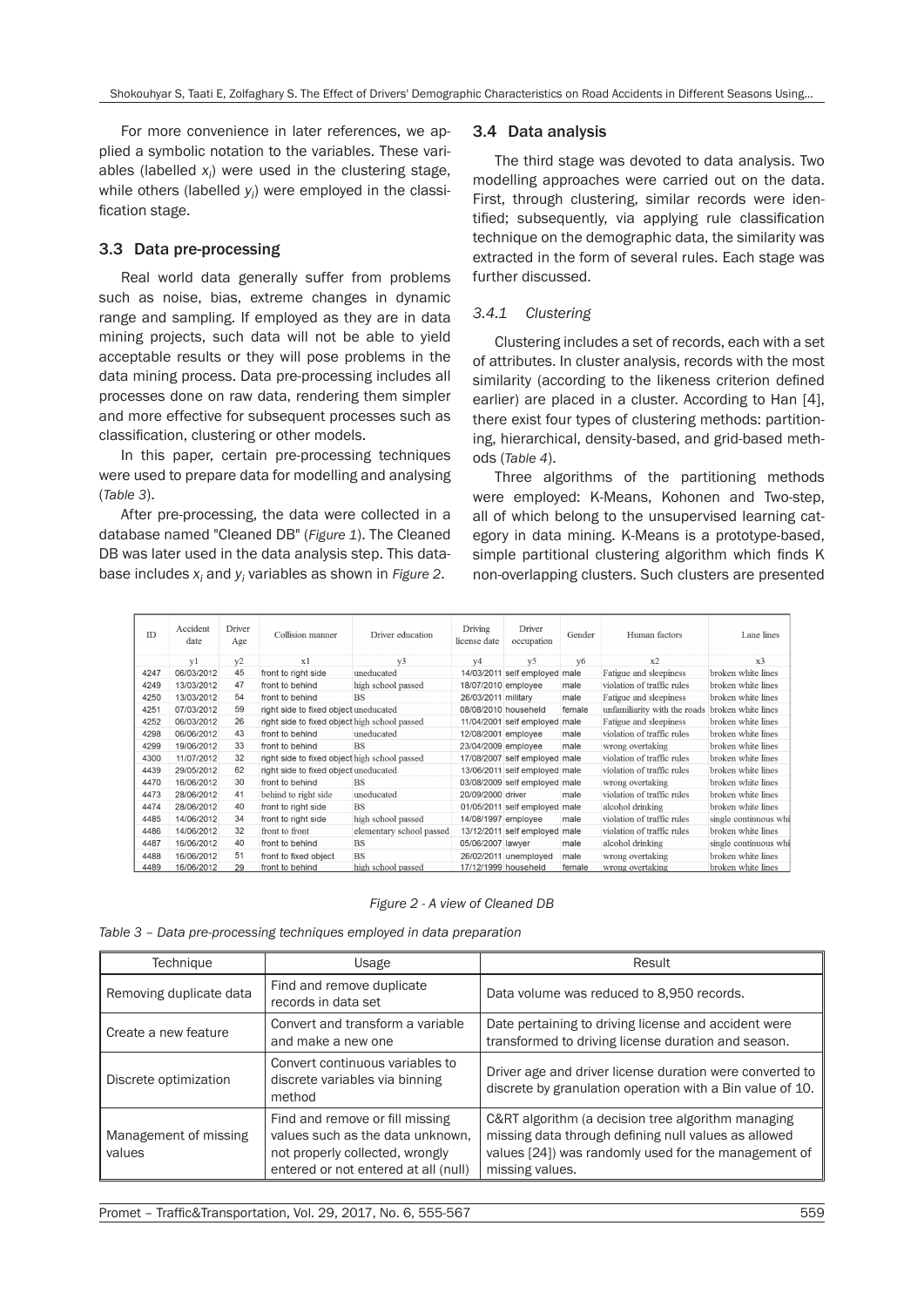| Methods                                                                                                                                                                                                  | General characteristics                                                                                                                                                                                                             |  |
|----------------------------------------------------------------------------------------------------------------------------------------------------------------------------------------------------------|-------------------------------------------------------------------------------------------------------------------------------------------------------------------------------------------------------------------------------------|--|
| Find mutually exclusive clusters of spiral shapes<br>Distance-based<br><b>Partitioning Methods</b><br>May use mean or medoid to represent cluster centre<br>Effective for small to medium size data sets |                                                                                                                                                                                                                                     |  |
| <b>Hierarchical Methods</b>                                                                                                                                                                              | Clustering is a hierarchical decomposition<br>Cannot correct erroneous merge or split                                                                                                                                               |  |
| Density-based Methods                                                                                                                                                                                    | Can find arbitral shaped clusters<br>Clusters are dense regions in space that are separated by low density regions<br>Cluster density: Each point must have a minimum number of neighbouring points.<br>May filter out the outliers |  |
| <b>Grid-based Methods</b>                                                                                                                                                                                | Use a multi-resolution grid data structure<br>Fast processing                                                                                                                                                                       |  |

by their centroid (a cluster centroid typically refers to the points in that cluster) [25]. The Self-organizing Map (SOM), commonly known as Kohonen network, is a computational method for the visualization and analysis of high-dimensional data, in particular, experimentally acquired information [26]. The network contains input and output layers. The neurons connect the two layers and map the input layer on the output layer with a two-dimensional discrete graphics. Such type of algorithm is used in clustering a subset of data into distinct sections when the groups are primarily ambiguous. The two-step cluster method is a scalable cluster analysis algorithm designed to handle very large datasets, able to tackle both continuous and categorical variables and attributes. This method includes two steps: The cases (or records) are firstly pre-clustered into many small sub-clusters; secondly, the sub-clusters resulting from the pre-clustering step are clustered into a desired number of clusters. It can also automatically select the number of clusters [27].

As mentioned earlier, the demographic variables (*yi* variables) were excluded from Cleaned DB and were not used as inputs for the clustering stage. In the clustering stage, the relevant records of the datasets were used (x<sub>i</sub> variables), namely, collision manner, human factors, lane lines, lighting condition, road defects, road geometric characteristics, road surface condition, safety equipment, separated or non-separated direction of road, general cause of accident, type of collision, type of region, type of shoulder, vehicle type, weather condition.

Three criteria were used to identify the optimized algorithm: Runtime, silhouette index and the number of output clusters. The optimized algorithm was selected with indices of low runtime, high silhouette index and expert opinion on the number of clusters. In this paper, K-Means was selected as the optimized algorithm (*Table 5*).

*Table 5 – Comparison of the clustering algorithms*

|          | Silhouette | Runtime [s] | Number of<br>clusters |
|----------|------------|-------------|-----------------------|
| Kohonen  | 0.1        | 18          | 12                    |
| Two-step | 0.1        | 10          |                       |
| K-Means  | በ 2        |             |                       |

Owing to its high runtime, Kohonen algorithm was considered as weak, hence not selected. Between the two other algorithms, K-Means was chosen as the optimized algorithm because of its lower runtime and higher silhouette index. The results of K-Means clustering are shown in *Figure 3*. The number of clusters was identifed through several executions of each algorithm and in consultation with experts.



*Figure 3 – The volume of clusters created by K-Means* 

According to the obtained results, the highest share (64.5%, 5,775 records) belongs to Cluster 1. Cluster 3, with nearly 1,300 records, occupies the second position. Other clusters have less than 1,000 records.

Variable distribution among clusters are shown in *Figure 4*, which indicates how  $x_i$  variables were allocated to each cluster. Cluster 1 is the biggest and has the best variable distribution, hence selected as the optimized cluster on which further work was done.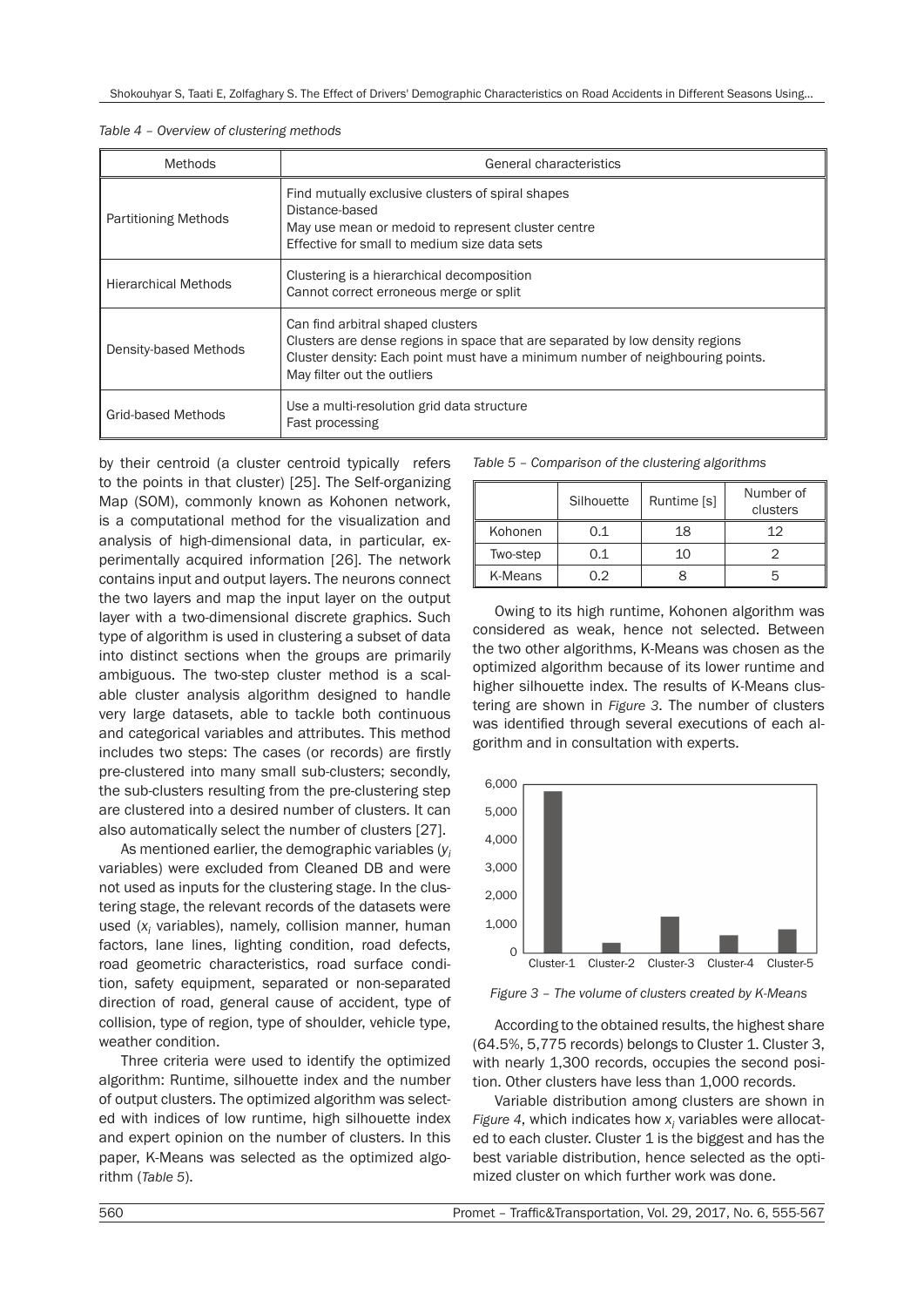| Cluster | Cluster-1                                          | Cluster-2                                           | Cluster-3                                                | Cluster-4                                                                 | Cluster-5                                               |
|---------|----------------------------------------------------|-----------------------------------------------------|----------------------------------------------------------|---------------------------------------------------------------------------|---------------------------------------------------------|
| Size    | 64.5%<br>(5.775)                                   | 4.2%<br>(372)                                       | 14.5 %<br>(1,302)                                        | 7.2 %<br>(640)                                                            | 9.6%<br>(861)                                           |
| Inputs  | <b>Collision manner</b><br>Road defects            | <b>Collision manner</b><br>-0-0<br>Road defects     | <b>Collision manner</b><br>----Loo-Lo---<br>Road defects | <b>Collision manner</b><br>$\Box$ o-oo $\Box$ -<br>10. LL<br>Road defects | <b>Collision manner</b><br>00.00_000.00<br>Road defects |
|         | Road Geometric<br>characteristic                   | Road Geometric<br>characteristic                    | Road Geometric<br>characteristic                         | $0 - 0 - 0 - -$<br><b>Road Geometric</b><br>characteristic                | lin niini<br><b>Road Geometric</b><br>characteristic    |
|         | <b>Road Surface</b><br>Condition                   | Road Surface<br>Condition                           | <b>Road Surface</b><br>Condition                         | <b>Road Surface</b><br>Condition                                          | <b>Road Surface</b><br>Condition                        |
|         | Type of collision                                  | Type of collision                                   | Type of collision                                        | Type of collision                                                         | Type of collision                                       |
|         | Type of region                                     | 00__00_<br>-08<br>Type of region                    | 100-00<br>Type of region                                 | $--00---00---$<br>Type of region                                          | .000 - 00 UUO - 0<br>Type of region                     |
|         | <b>Weather Condition</b>                           | <b>Weather Condition</b>                            | <b>Weather Condition</b>                                 | <b>Weather Condition</b><br>--                                            | <b>Weather Condition</b>                                |
|         | $\Box$ $\Box$<br>Type of shoulder                  | Type of shoulder                                    | Type of shoulder                                         | Type of shoulder                                                          | Type of shoulder                                        |
|         | <b>Human factors</b>                               | <b>Human factors</b><br>--                          | <b>Human factors</b>                                     | <b>Human factors</b><br><u> 184. o U</u>                                  | <b>Human factors</b><br>.c__0c__c_                      |
|         | Separated or non-<br>separated direction<br>ofroad | Separated or non-<br>separated direction<br>of road | Separated or non-<br>separated direction<br>of road      | Separated or non-<br>separated direction<br>of road                       | Separated or non-<br>separated direction<br>of road     |
|         | <b>Lighting Condition</b>                          | <b>Lighting Condition</b>                           | <b>Lighting Condition</b>                                | Lighting Condition                                                        | <b>Lighting Condition</b>                               |
|         | Lane lines                                         | Lane lines                                          | Lane lines                                               | Lane lines                                                                | Lane lines                                              |
|         | Vehicle Type                                       | Vehicle Type<br><b>.000</b>                         | Vehicle Type<br><u>. Oo__oOOo</u>                        | Vehicle Type                                                              | Vehicle Type<br>8---- <b>0</b> 0                        |
|         | Injury severity                                    | Injury severity                                     | Injury severity                                          | Injury severity                                                           | Injury severity                                         |
|         | Safety equipment                                   | Safety equipment                                    | Safety equipment                                         | Safety equipment                                                          | Safety equipment                                        |

*Figure 4 – x<sup>i</sup> variable distribution in clustering by K-Means*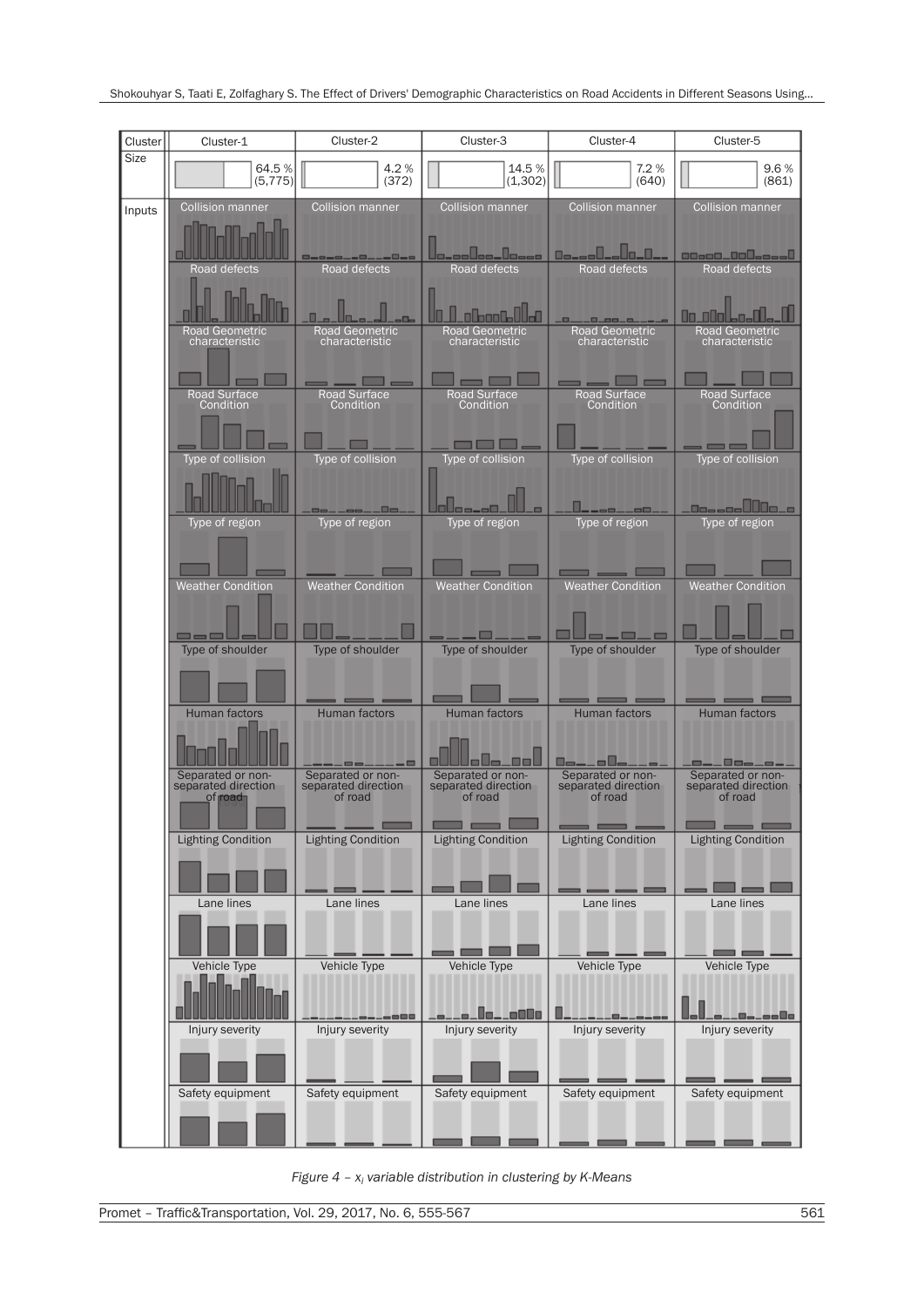Predictor importance is an evaluation factor provided by IBMSPSS Modeler14.0. This factor renders it possible to know the importance degree of each contributed variable in order to drop or ignore those that matter least and keep those that matter most. This process is done by indicating the relative importance of each predictor or variable in the estimation model. Predictor importance indicates how well the variable can differentiate various clusters. If the values are relative, their sum for all variables is displayed as 1. [28]

As seen in *Table 6*, weather condition, road defect, type of collision, collision manner, road geometric characteristics, and road surface conditions have the highest effect on clustering, meaning that such variables (predictors) are totally related to the predication with clustering technique in this paper. Other such variables as type of shoulder, human factors, separated or non-separated direction of road, lighting conditions, lane lines, vehicle type, injury severity and safety equipment have less contribution to clustering and the general cause of accident has no contribution.

#### *3.4.2 Classifcation and Rule Extraction*

As mentioned in the previous section, Cluster 1, obtained from the modelling operation of algorithm K-Means, was selected as the optimized cluster. In the next stage of modelling, classification was used in order to specify the drivers' demographic features.

Given that clustering based on similarity identifes data similar to one another, it becomes clear what the reason for the similarities is and what rules identify them in different seasons of the year. Due to the availability of the date of accident there exists a new feld called Accident Occurrence Season. This feld was added to the set of demographic variables of drivers (*Table 7*) of vehicles excluded from the dataset prior

| Label        | Variable                          | Description                                                                                                                                                                                                                                         | Input<br>Impor-<br>tance<br>Degree |
|--------------|-----------------------------------|-----------------------------------------------------------------------------------------------------------------------------------------------------------------------------------------------------------------------------------------------------|------------------------------------|
| $x_1$        | <b>Collision manner</b>           | front to fixed object, front to the right side, front to the left side, behind to fixed<br>object, behind to the right side, behind to the left side, Front to front, front to<br>behind, right side to fixed object, behind to objects on the left |                                    |
| $X_{5}$      | Road defects                      | lack of safety barriers along the road, poor lighting on the road, road erosion,<br>surface defects, bump, inadequate traffic road signs                                                                                                            | $\mathbf{1}$                       |
| $x_6$        | Road geometric<br>characteristics | uphill, straight, downhill, flat                                                                                                                                                                                                                    | $\mathbf{1}$                       |
| $X_7$        | Road surface<br>condition         | dry, wet, icy, gravel/sand, slush/mud, standing oil, other                                                                                                                                                                                          | $\mathbf{1}$                       |
| $x_{11}$     | Type of collision                 | collision with motorcycle/bicycle, two-vehicle collision, multi-vehicle collision,<br>collision with pedestrian, collision with animal, fixed object collision, overturn,<br>fire/explosion                                                         | $\mathbf{1}$                       |
| $x_{12}$     | Type of region                    | mountain, plain, foothill                                                                                                                                                                                                                           | $\mathbf{1}$                       |
| $x_{15}$     | Weather condition                 | clear, fog, rain, snow, storm, cloud, dust                                                                                                                                                                                                          | $\mathbf{1}$                       |
| $x_{13}$     | Type of shoulder                  | no shoulder, asphalt                                                                                                                                                                                                                                | 0.76                               |
| $x_{2}$      | Human factors                     | drug abuse, violation of traffic rules, unfamiliarity with the roads, alcohol abuse,<br>fatigue and sleepiness, hurrying , loss of control, overtaking, overspending                                                                                | 0.75                               |
| $X_{9}$      | Direction of the<br>road          | one-way, separated two-way, unseparated two-way                                                                                                                                                                                                     | 0.70                               |
| $X_4$        | Lighting condition                | daylight, dark, dusk/dawn                                                                                                                                                                                                                           | 0.40                               |
| $X_3$        | Lane lines                        | broken white lines, single continuous white line                                                                                                                                                                                                    | 0.12                               |
| $x_{14}$     | Vehicle type                      | bus, middle bus, pickup, light truck, truck, ambulance, truck with trailer,<br>agricultural vehicles, highway const. equipment, fire truck, police car, other                                                                                       | 0.12                               |
| $X_{8}$      | Safety equipment                  | no special safety equipment, air bag, ABS break                                                                                                                                                                                                     | 0.01                               |
| $x_{\rm 10}$ | General cause<br>of accident      | not looking ahead, sudden opening of the car door, exceeding the speed limit,<br>car deviation swerve to the left or right, abrupt change in direction                                                                                              | $\Omega$                           |

*Table 6 – variable importance of Cluster 1 in K-Means clustering*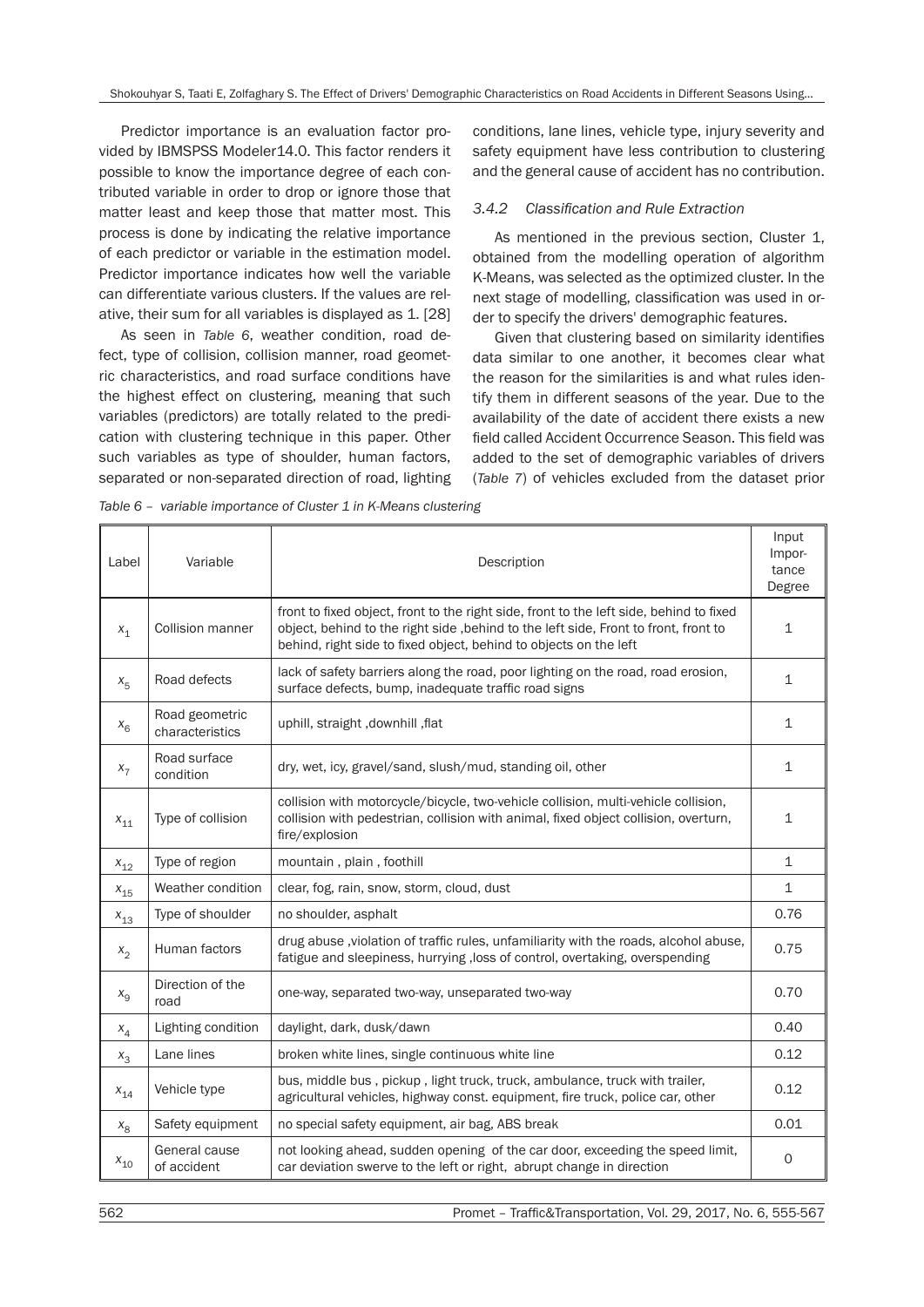| Label        | Variable                             | Description                                                            | Data Type  |
|--------------|--------------------------------------|------------------------------------------------------------------------|------------|
| $y_2$        | Driver Age                           | The age of the driver riding the vehicle                               | continuous |
| $y_7$        | <b>Driving License Duration</b>      | The duration of the driver's license up to the date of accident        | continuous |
| $y_{5}$      | <b>Driver Occupation</b>             | The job of the driver                                                  | nominal    |
| $y_3$        | <b>Driver Education</b>              | Uneducated, elementary school passed, high school passed,<br>BS.MS.PHD | nominal    |
| $y_{\kappa}$ | Gender                               | Male, female                                                           | flag       |
| $y_{8}$      | <b>Accident Occurrence</b><br>Season | Spring, summer, fall, winter                                           | nominal    |

*Table 7 – The drivers' demographic variables*

to clustering and kept in the Demographic Var. DB (*Figure 1*). According to *Table 7*,  $y_7 y_8$  are new variables, obtained from  $y_4$  and  $y_1$  (*Table 2*), respectively.

*Figure 5* demonstrates the dispersion of road accidents in different seasons as regards Driving License Duration and Driver Age. Each black spot in the rectangles represents an accident. As expected, in all seasons of the year, most accidents occurred because of the younger and less experienced drivers.

According to *Table 7*, data type column, and based on *Figure 5*,  $y_7$  and  $y_2$  have continuous values. In order to perform the classifcation operation, discrete values are needed; therefore, we employed binning granule in software IBM SPSS Molder where the data were converted into discrete values with 10 granules.

Variables *yi* were combined with regards to Cluster 1 data on the basis of ID feld of the Cleaned DB (*Figure 2*) and used as classifcation input with algorithm C5.0 which is an extension of C4.5 algorithm, itself an extension of ID3[29]. The C.50 algorithm first grows on an overft tree, subsequently pruning it back to create a more stable model [24]. Variable season (y<sub>8</sub>) was selected as the category feature, while other felds were selected as inputs. To maximize the interpretability, C5.0 classifers were expressed as decision

trees or sets of if-then rules, forms generally easier to fathom compared with neural networks [30]. In C5.0, several new techniques are introduced [31]:

- Boosting: several decision trees are generated and combined to improve the predictions.
- Variable misclassifcation costs: which makes it possible to avoid harmful errors.
- New attributes: dates, times, timestamps, ordered discrete attributes.
- Values can be marked as missing or not applicable for particular cases.
- Supports sampling and cross-validation.

Because of model assessment, it is required to partition the data with separate testing and training data. The testing data were not used in building the model, which is explained later in the model evaluation section. The data were analysed with C5.0 (*Figure 6*). Note that the Season field is selected as the target field.

As explained in Section 3.4.1, with predictor importance indicator one is able to rank the contribution degree of each value in data analysis. *Figure 6* clarifes how *yi* variables take part in the classifcation stage. Nearly 40 percent of the variables are related to Driver Education, the highest share among variables present in C.50 analysis. Driving License Duration, with about thirty percent contribution in the classifcation,



*Figure 5 – Statistics of road accidents in different seasons based on y2 (Driver Age) and y7 (Driving License Duration)*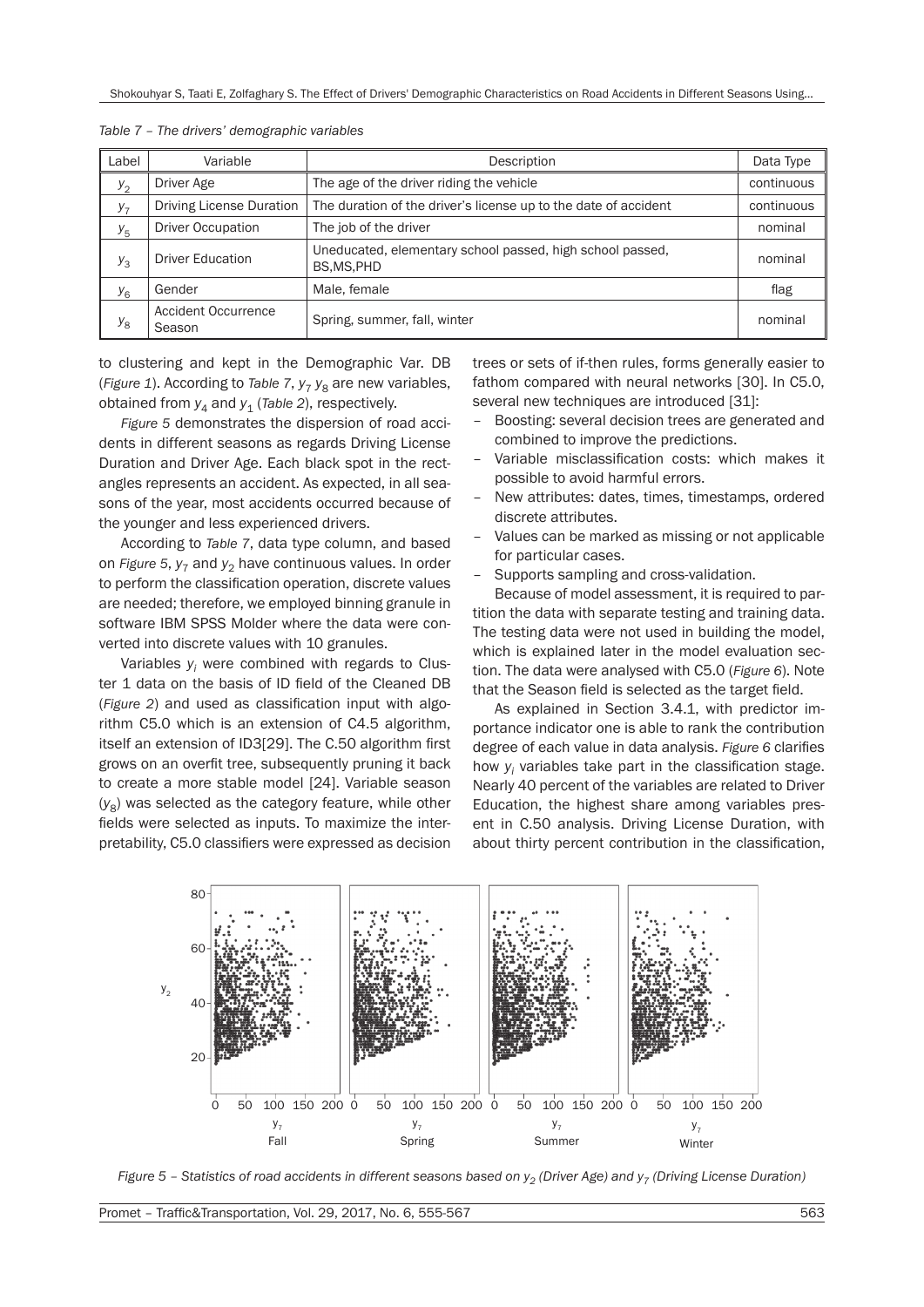

Figure 6 - The percentage of y<sub>i</sub> variable importance in the classification stage done by C5.0

occupies the second rank. Next comes the Driver age just 20 percent share. Comparisons to other variables, Occupation (with less than 15% contribution) does not seem to be playing any significant roles in accidents. The gender has the lowest infuence on accidents by merely 2 percent.

Overall, *Table 8* shows that among the demographic features, education and experience entail the highest impact (approximately 70 percent).

*Table 8 – yi variable importance in the classifcation with algorithm C5.0*

| Label          | Variable                        | Predictor<br>Importance [%] |
|----------------|---------------------------------|-----------------------------|
| $y_3$          | <b>Driver Education</b>         | 38                          |
| y <sub>7</sub> | <b>Driving License Duration</b> | 28                          |
| $y_{2}$        | Driver Age                      | 20                          |
| У5             | <b>Driver Occupation</b>        | 12                          |
| $v_6$          | Gender                          |                             |

As mentioned before, one of the usages of C.50 is to interpret the relationship between variables using rule sets. The rules extracted from C5.0 analysis are illustrated in *Table 9*. Thirty-four rules were extracted from Cluster 1. There are two indexes in *Table 9*: Incidence and Confdence, the former identifying the frequency of the rule in a given data set and the latter representing the portion of records within the same correctly classifed set [32]. For example in *Table 9* there are 470 records that support rule 2 with an accuracy of 0.311. Note that if the confidence of a rule is one, it means that the rule is perfectly (100%) accurate. Via such indexes, the quality of any rule can be appraised.

Take rule 1 for instance, if the driving license duration of a driver is ranged between 12 and 67 months and the driver occupation is military- or labour-related, there exists a 33 percent chance that the accident will happen in fall. This rule was repeated 45 times in the dataset. As far as rule 2 is concerned, if the driver education is "high school passed" and the driver age is from 31 to 39 or 62 to 69 and the driving license duration is in the range of 12 to 67 months the accident can happen with 31% chance in spring. This rule was repeated 470 times in the dataset.

|  | Table 9 - The rules extracted from C.50 algorithm |  |
|--|---------------------------------------------------|--|
|  |                                                   |  |

| ID             | <b>Rule Description</b>                                                                                                                                                       | Inci-<br>dence | Confi-<br>dence |
|----------------|-------------------------------------------------------------------------------------------------------------------------------------------------------------------------------|----------------|-----------------|
| 1              | if DL Duration BIN in [1]<br>and Driver Occupation in<br>["Military Labor"]<br>then Fall                                                                                      | 45             | 0.333           |
| $\overline{2}$ | if Driver Education in ["High<br>School passed"]<br>and Driver Age_BIN in [4 8]<br>and DL Duration BIN in[1] and<br>Driver Occupation in ["Self-<br>employed"]<br>then Spring | 470            | 0.311           |
| 3              | if Driver Education in<br>["Elementary School passed"]<br>and DL_Duration_BIN in [1]<br>and Driver Occupation in<br>["Self-employed"]<br>then Summer                          | 292            | 0.322           |
| 4              | if Driver Education in ["BS"]<br>and DL_Duration_BIN in [2]<br>and Driver Occupation in<br>["Public sector employee"]<br>then Winter                                          | 82             | 0.354           |
|                |                                                                                                                                                                               |                |                 |

## 4. MODEL EVALUATION

To predict the accuracy of the model, the Assessment Matrix and two more new fields were used, namely, *\$C-Season and \$CC-*Season (*Figure 7*). These felds predict the value of each record and the confdence value for the rule. For C5.0 rule sets, the prefixes are \$C- for the target field and \$CC- for the confdence feld. Season was considered as the target feld. Through these felds and using the training and testing data, we were able to evaluate the model. The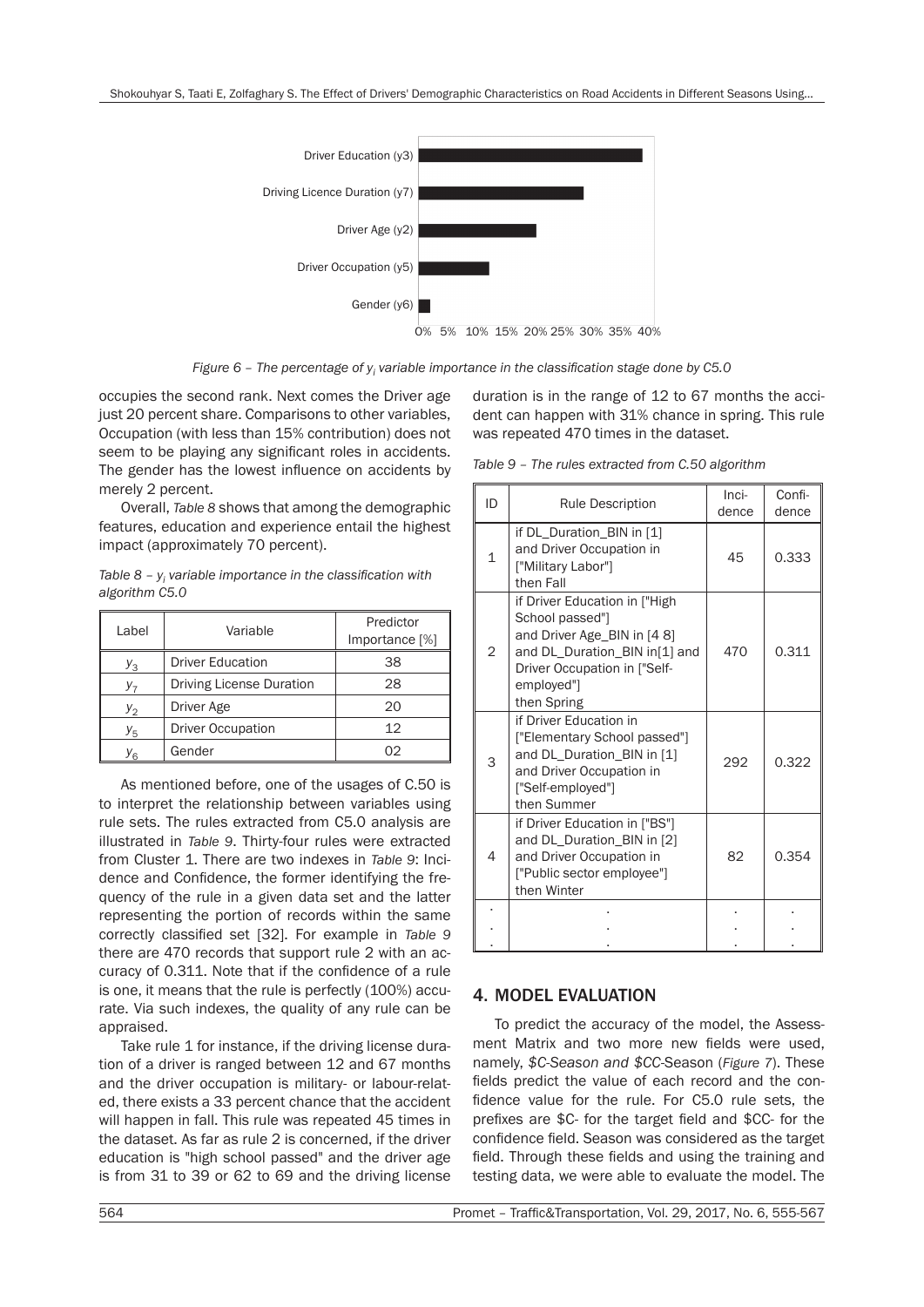|                | <b>SERIALNO Partition</b> |                  | \$C-Season | \$CC-Season |
|----------------|---------------------------|------------------|------------|-------------|
| 1              |                           | 2001 1 Training  | Fall       | 0.293       |
| $\overline{2}$ |                           | 4550 1 Training  | Spring     | 0.335       |
| 3              |                           | 12341 2 Testing  | Spring     | 0.335       |
| $\overline{4}$ |                           | 52802 2 Testing  | Winter     | 0.354       |
| 5              |                           | 52821 1 Training | Fall       | 0.750       |
| 6              |                           | 52867 1 Training | Summer     | 0.346       |
| 7              |                           | 52879 2 Testing  | Spring     | 0.311       |
| 8              |                           | 52893 1_Training | Winter     | 0.354       |
| 9              |                           | 52907 1 Training | Winter     | 0.354       |
| 10             |                           | 52914 1 Training | Summer     | 0.371       |
| 11             |                           | 52933 2 Testing  | Summer     | 0.346       |
| 12             |                           | 52935 2 Testing  | Summer     | 0.308       |
| 13             |                           | 52946 2 Testing  | Spring     | 0.500       |
| 14             |                           | 52957 1 Training | Spring     | 0.319       |
| 15             |                           | 53289 2 Testing  | Spring     | 0.319       |

*Figure 7 – Prediction (\$C-Season) and confdence (\$CC-Season) values in C5.0 rule induction model*

Partition field, as already mentioned, represents that the records have been used in training or testing stages by the model. It is possible to measure the accuracy of the model in testing and training stages.

*Table 10* demonstrates the Model Assessment Matrix by the training values, where the operation accuracy of the model is specifed by its rule set or model. For example, a model predicting about 76 percent of summer data, and around 73 percent of spring data is considered as accurate.

*Table 10* shows the accuracy of the appropriate season if they have been used in another season. For example, the model correctly predicts about 70 percent of the fall if employed in summer.

The Model Assessment Matrix by the testing values is shown in *Table 11*. As observed, the model accurately predicts about 62 percent of summer, and about 50 percent of spring. The results of the testing values indicate how well the model performs with the new values.

## 5. DISCUSSION AND CONCLUSION

Road accidents are ineluctable factors as regards human mortality. Over the past few decades, the possibility of accidents occurring has increased; on the other hand, there exists much more information and reports as to the nature of accidents compared with the past. Owing to the large amount of information and the paucity of structure in data, traditional statistical methods to analyse data cannot work properly. Currently, data mining is one of the best ways to face and surmount such challenges and researchers can become informed of accidents through the related techniques and tools, which ultimately results in effective solutions to reducing accidents.

In this paper, road accidents in Iran were analysed using two competent and important techniques of data mining, and clustering and classifcation. The analysis sample was accidents happening on roads leading to

| Season |       | Fall  | Spring | Summer | Winter |
|--------|-------|-------|--------|--------|--------|
| Fall   | Count | 144   | 209    | 291    | 27     |
|        | Row % | 64.81 | 55.24  | 70.22  | 18.50  |
| Spring | Count | 85    | 296    | 316    | 22     |
|        | Row % | 31.09 | 73.23  | 71.12  | 14.12  |
| Summer | Count | 99    | 217    | 458    | 40     |
|        | Row % | 27.31 | 52.32  | 76.32  | 13.40  |
| Winter | Count | 73    | 162    | 260    | 43     |
|        | Row % | 22.65 | 62.11  | 68.21  | 22.31  |

*Table 10 – The Model Assessment Matrix by the training values*

|  |  |  |  |  | Table 11 - The Model Assessment Matrix by the testing values |
|--|--|--|--|--|--------------------------------------------------------------|
|--|--|--|--|--|--------------------------------------------------------------|

| Season |       | Fall  | Spring | Summer | Winter |
|--------|-------|-------|--------|--------|--------|
| Fall   | Count | 99    | 234    | 354    | 29     |
|        | Row % | 42.31 | 40.20  | 63.12  | 13.67  |
| Spring | Count | 108   | 215    | 358    | 24     |
|        | Row % | 27.45 | 50.31  | 67.12  | 10.92  |
| Summer | Count | 131   | 291    | 374    | 36     |
|        | Row % | 27.20 | 50.69  | 62.22  | 11.73  |
| Winter | Count | 72    | 164    | 269    | 37     |
|        | Row % | 22.42 | 60.82  | 59.22  | 15.31  |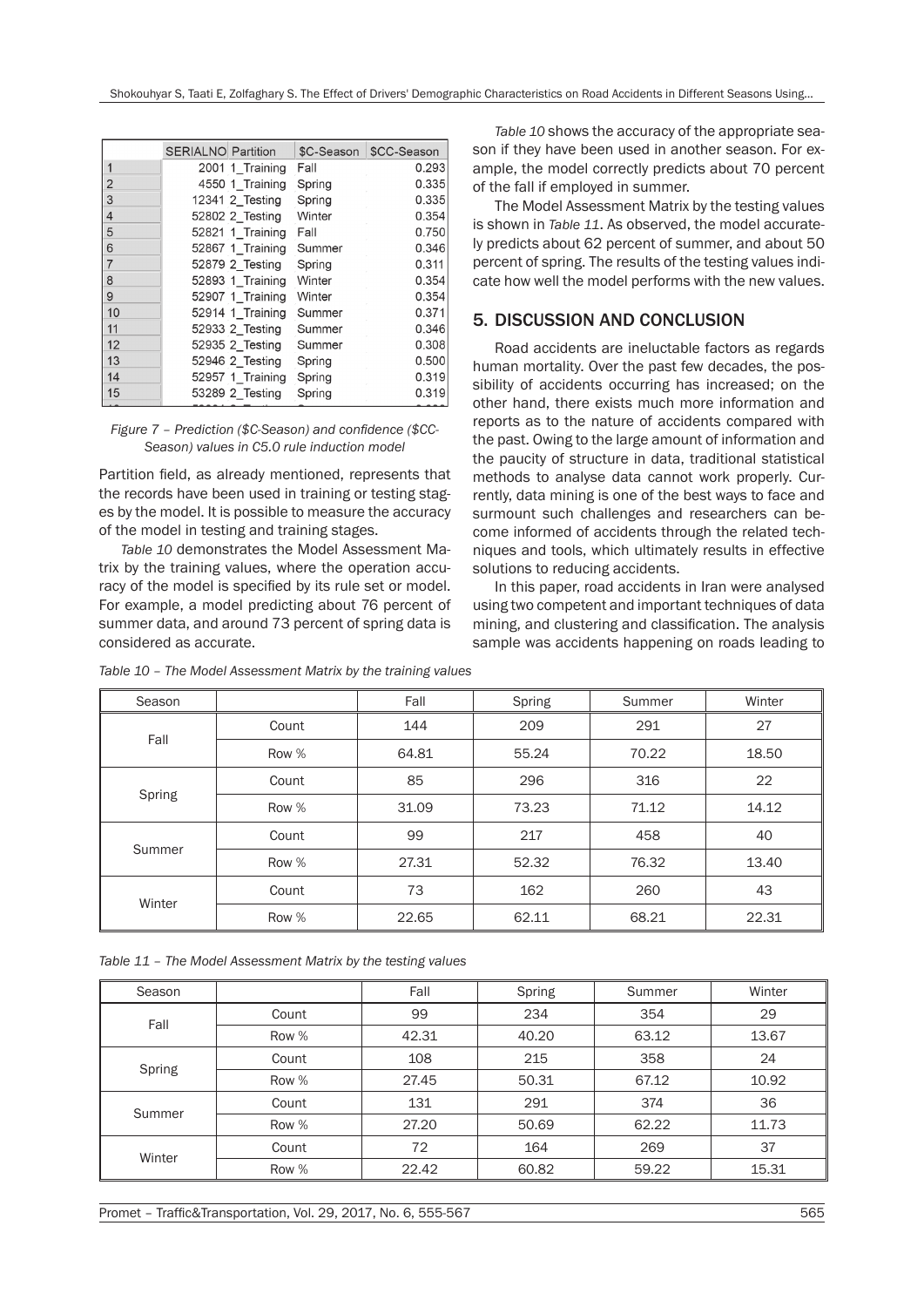Tehran. After collecting and clearing the data by three important algorithms in software IBM SPSS MODEL-ER, they were analysed in two stages.

In the clustering stage, two major findings were obtained. First, among the three clustering algorithms, Kohonen, K-Means and Two-step, K-Means was found to be more acceptable because of the Silhouette index, runtime and number of clusters. Second, based on the variable importance index which identifes the relative importance of each contributed variable in the clustering stage, the following variables were regarded as the most relative factors in accidents: type of region, type of collision, weather condition, road geometric characteristics, road surface condition, and road defects. This is in line with the fndings of Xu C et al. [11] study, and in total contrast to Mohamed MG et al. [13] where none of the foregoing variables were mentioned as effective factors in accident.

According to the classifcation stage carried out by C.50 algorithm, among the demographic features of the drivers, gender brought the least impact on accidents while education and experience played the most signifcant parts as Regassa Z [7] emphasized.

Furthermore, 34 rules were extracted from the clustered data by K-Means which is considered as a novel fnding compared to previous studies. According to the classifcation done by season as the target feld, certain distinct rules were identifed for each season of the year. The incidence and confdence were the key indexes in the evaluation of the rules following the patterns existing for each season. The following rules had the highest points in as far as incidence and confidence:

Spring: "Driver\_Age\_BIN in [4 8] (488; 0.35)", meaning it was repeated 488 times with a 35 percent confidence. Most accidents were caused by drivers aged 22 to 30 or 53 to 60 years.

 Summer: "Driver\_Education in "Elementary school passed"(292; 0.32)". This means that most accidents in summer were caused by drivers with low education.

Fall: "Driver\_Age\_BIN in [2 7] (167; 0.29)": Most accidents happened because of drivers between 22 and 30 or 53 and 60 years of age.

Winter: "Driver Occupation in "Military" (85: .032), most accidents in this season occurred by drivers with military-related occupations.

Factors effective on road accidents, which resulted from clustering and classifcation processes in this paper, conduce to precluding and reducing the accident rates. In addition, based on the rules of the classification stage, drivers who may have an accident in a specifc season can be identifed and further notifed by the police. The demographic factors were also rated in the present study which might be conducive to future related studies.

Among the limitations of this study is the lack of information as to the environmental circumstances of the roads, neither were we able to get access to the

drivers or their survivors to fnd out more relevant and effective information, such as where they were coming from or what they were doing (eating or using the cell phone) at the time of accident, the driving duration or distance before the accident and so forth. Furthermore, the results of data mining are sensitive to the quality of input data. Certain values went missing due to human error in the COM-114 forms completed by the police officers or when the data were entered to the computers by the operators.

Further research has to be done employing other types of data mining algorithms for both clustering and classifcation, such as SOM (Self Organization Map) or fuzzy clustering algorithms such as FC-Means. It is also useful to repeat this work using more variables such as the time of accident, driving duration prior to the accident and the driving speed.

> $^{-1}$ سجاد شکو هیار ، دکتر ی تخصصی E-mail:s\_shokouhyar@sbu.ac.ir<br>ا**حسان طاعتی،** کارشناسی ارشد<sup>1</sup> E-mail:ehsantaati@vahoo.com **سارا ذوالفقاری،** کار شناسی ار شد<sup>ا</sup> E-mail: sa.zolfaghary@gmail.com

1 دانشگاه شهید بهشتی تهران، دانشکده مدیریت و حسابدار ی، تهران، اير ان

#### جكيده:

مطابق آمار ساز مان بهداشت جهانی، هر ساله 1.2 میلیون انسان در جاده ها كشته شده و حدود 20 تا 50 ميليون نفر از صدمات آن رنج مي برند. بر اساس گزارشات بین المللی، ایران نرخ بالایی در تصادفات جاده ای دارد. هدف از این مقاله استخراج دانش بنهان از مجموعه داده های تصادفات جاده ای ایر ان از طریق داده کاوی بوده است. به همین منظور سه تکنیک بر کار بر د داده کاوی شامل خو شه بندی، طبقه بندی و استخر اج قواعد با يكديگر تركيب شده اند. ابتدا دادهها توسط سه الگوريتم خوشه بندى Two-Step وKohonen, K-Means بخشبندى شدهاند. سيس الگوريتم و خوشه بهينه شناسايي شده و پس از آن در مرحله طبقه بندي با بكاركيري الكوريتم C.50 و اضافه كردن خصوصيات دمگرافيك رانندگان درخت تصمیم ساخته شده است. در نهایت تاثیر ویژگیهای دمگرافیک رانندگان بر تصادفات جاده ای مورد بررسی قرار گرفته است. مشخصیه هایی نظیر اسن، شغل، مدت ز مان گواهینامه، و جنسیت بیشتر بن تاثیر ۱٫ در تصادفات جاده ای داشته اند. الگو های مشخصبی در خصوص تصادفات جاده ای در هر فصل سال شناسایی و ار ایه شده است.

## كلمات كليدي:

تصادفات جاده اي، ويژگيهاي دمگر افيک، داده کاوي، فصل هاي سال

#### **REFERENCES**

- [1] Olutayo V, Eludire A, Traffic accident analysis using decision trees and neural networks. International Journal of Information Technology and Computer Science (IJITCS). 2014;6(2): 22-8.
- [2] Ossenbruggen PJ, Pendharkar J, Ivan J. Roadway safety